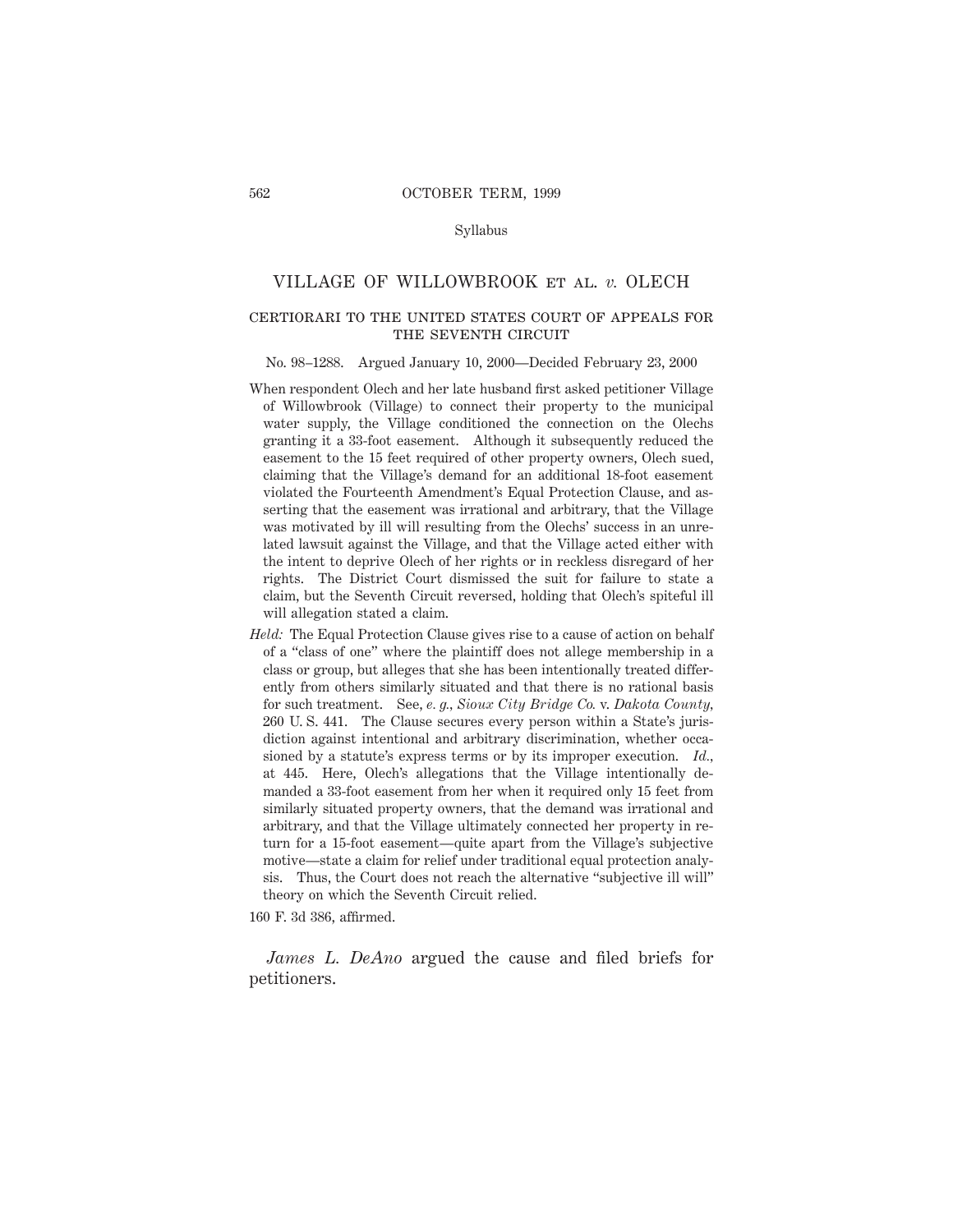### Per Curiam

*Irving L. Gornstein* argued the cause for the United States as *amicus curiae.* With him on the brief were *Solicitor General Waxman, Acting Assistant Attorney General Ogden, Deputy Solicitor General Underwood,* and *Mark B. Stern.*

*John R. Wimmer* argued the cause and filed a brief for respondent.\*

# PER CURIAM.

Respondent Grace Olech and her late husband Thaddeus asked petitioner Village of Willowbrook (Village) to connect their property to the municipal water supply. The Village at first conditioned the connection on the Olechs granting the Village a 33-foot easement. The Olechs objected, claiming that the Village only required a 15-foot easement from other property owners seeking access to the water supply. After a 3-month delay, the Village relented and agreed to provide water service with only a 15-foot easement.

Olech sued the Village, claiming that the Village's demand of an additional 18-foot easement violated the Equal Protection Clause of the Fourteenth Amendment. Olech asserted that the 33-foot easement demand was "irrational and wholly arbitrary"; that the Village's demand was actually motivated by ill will resulting from the Olechs' previous filing of an unrelated, successful lawsuit against the Village; and that the Village acted either with the intent to deprive Olech of her rights or in reckless disregard of her rights. App. 10, 12.

The District Court dismissed the lawsuit pursuant to Federal Rule of Civil Procedure 12(b)(6) for failure to state a cognizable claim under the Equal Protection Clause. Relying on Circuit precedent, the Court of Appeals for the Sev-

<sup>\*</sup>*Richard Ruda, James I. Crowley,* and *Donald B. Ayer* filed a brief for the International City/County Management Association et al. as *amici curiae* urging reversal.

*Harvey Grossman, Steven R. Shapiro,* and *Richard J. O'Brien* filed a brief for the ACLU as *amicus curiae* urging affirmance.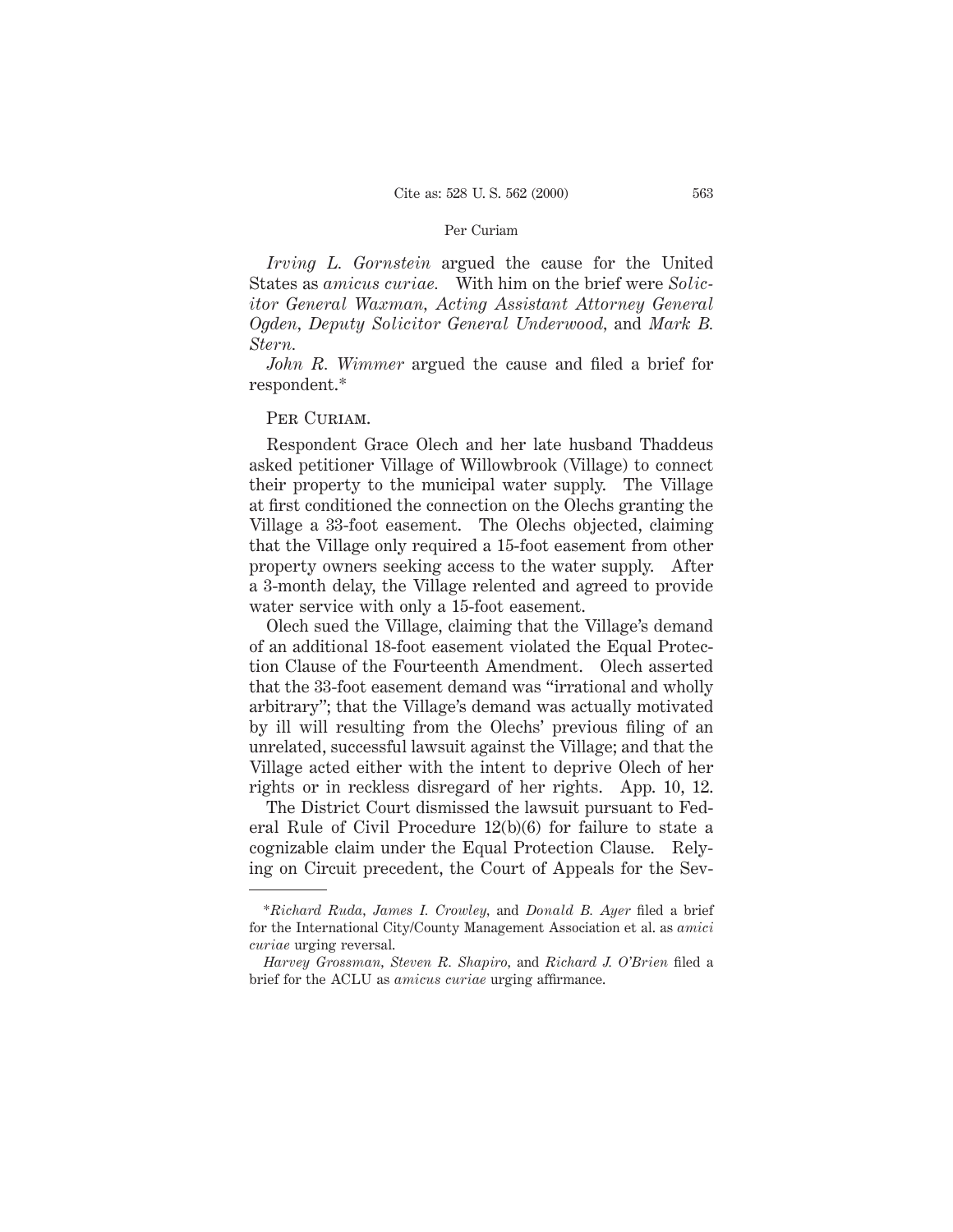#### Per Curiam

enth Circuit reversed, holding that a plaintiff can allege an equal protection violation by asserting that state action was motivated solely by a " 'spiteful effort to "get" him for reasons wholly unrelated to any legitimate state objective.'" 160 F. 3d 386, 387 (1998) (quoting *Esmail* v. *Macrane,* 53 F. 3d 176, 180 (CA7 1995)). It determined that Olech's complaint sufficiently alleged such a claim. 160 F. 3d, at 388. We granted certiorari to determine whether the Equal Protection Clause gives rise to a cause of action on behalf of a "class of one" where the plaintiff did not allege membership in a class or group.\* 527 U. S. 1067 (1999).

Our cases have recognized successful equal protection claims brought by a "class of one," where the plaintiff alleges that she has been intentionally treated differently from others similarly situated and that there is no rational basis for the difference in treatment. See *Sioux City Bridge Co.* v. *Dakota County,* 260 U. S. 441 (1923); *Allegheny Pittsburgh Coal Co.* v. *Commission of Webster Cty.,* 488 U. S. 336 (1989). In so doing, we have explained that " '[t]he purpose of the equal protection clause of the Fourteenth Amendment is to secure every person within the State's jurisdiction against intentional and arbitrary discrimination, whether occasioned by express terms of a statute or by its improper execution through duly constituted agents.'" *Sioux City Bridge Co.*, *supra,* at 445 (quoting *Sunday Lake Iron Co.* v. *Township of Wakefield,* 247 U. S. 350, 352 (1918)).

<sup>\*</sup>We note that the complaint in this case could be read to allege a class of five. In addition to Grace and Thaddeus Olech, their neighbors Rodney and Phyllis Zimmer and Howard Brinkman requested to be connected to the municipal water supply, and the Village initially demanded the 33-foot easement from all of them. The Zimmers and Mr. Brinkman were also involved in the previous, successful lawsuit against the Village, which allegedly created the ill will motivating the excessive easement demand. Whether the complaint alleges a class of one or of five is of no consequence because we conclude that the number of individuals in a class is immaterial for equal protection analysis.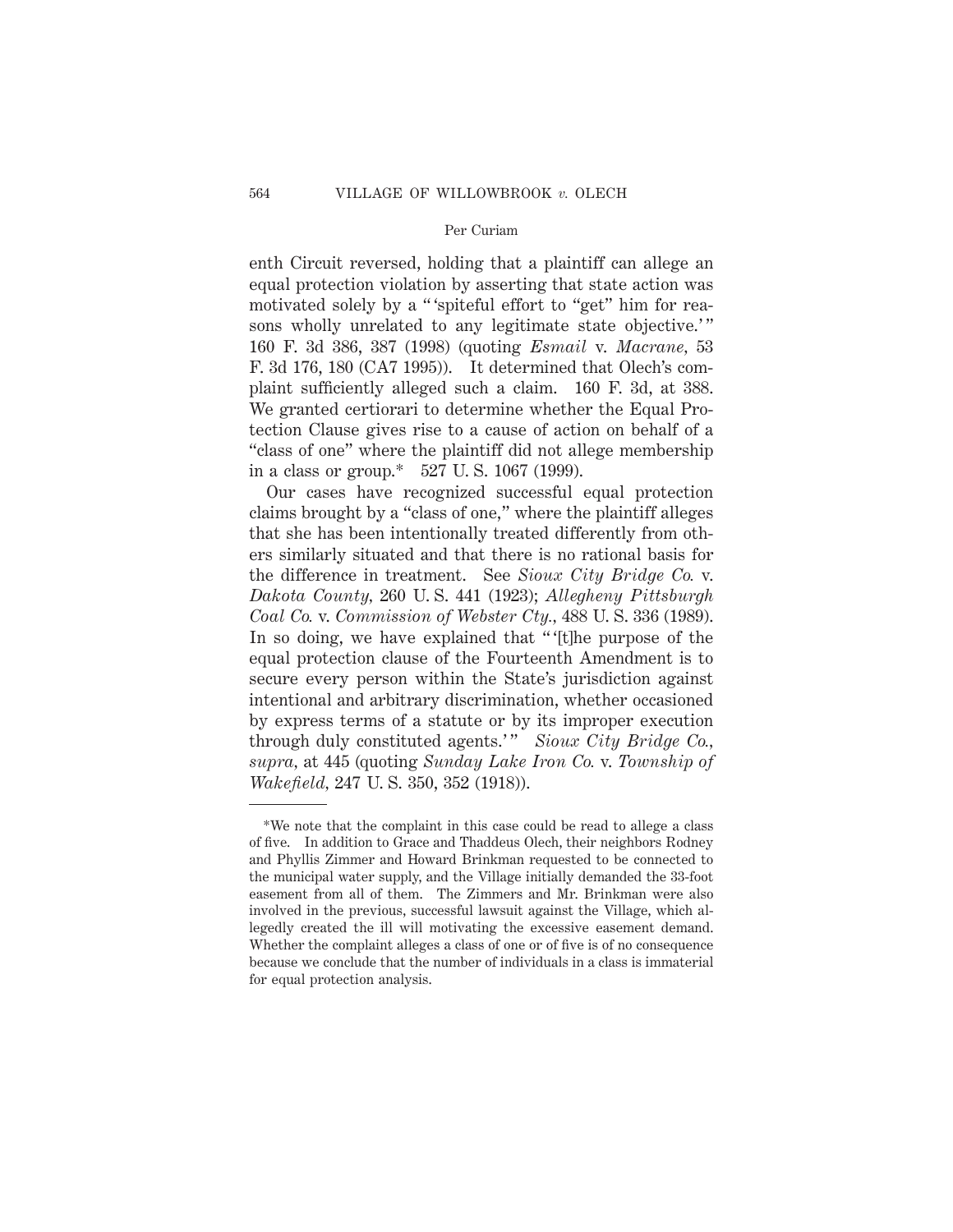## Breyer, J., concurring in result

That reasoning is applicable to this case. Olech's complaint can fairly be construed as alleging that the Village intentionally demanded a 33-foot easement as a condition of connecting her property to the municipal water supply where the Village required only a 15-foot easement from other similarly situated property owners. See *Conley* v. *Gibson,* 355 U. S. 41, 45–46 (1957). The complaint also alleged that the Village's demand was "irrational and wholly arbitrary" and that the Village ultimately connected her property after receiving a clearly adequate 15-foot easement. These allegations, quite apart from the Village's subjective motivation, are sufficient to state a claim for relief under traditional equal protection analysis. We therefore affirm the judgment of the Court of Appeals, but do not reach the alternative theory of "subjective ill will" relied on by that court.

*It is so ordered.*

# JUSTICE BREYER, concurring in the result.

The Solicitor General and the village of Willowbrook have expressed concern lest we interpret the Equal Protection Clause in this case in a way that would transform many ordinary violations of city or state law into violations of the Constitution. It might be thought that a rule that looks only to an intentional difference in treatment and a lack of a rational basis for that different treatment would work such a transformation. Zoning decisions, for example, will often, perhaps almost always, treat one landowner differently from another, and one might claim that, when a city's zoning authority takes an action that fails to conform to a city zoning regulation, it lacks a "rational basis" for its action (at least if the regulation in question is reasonably clear).

This case, however, does not directly raise the question whether the simple and common instance of a faulty zoning decision would violate the Equal Protection Clause. That is because the Court of Appeals found that in this case respond-